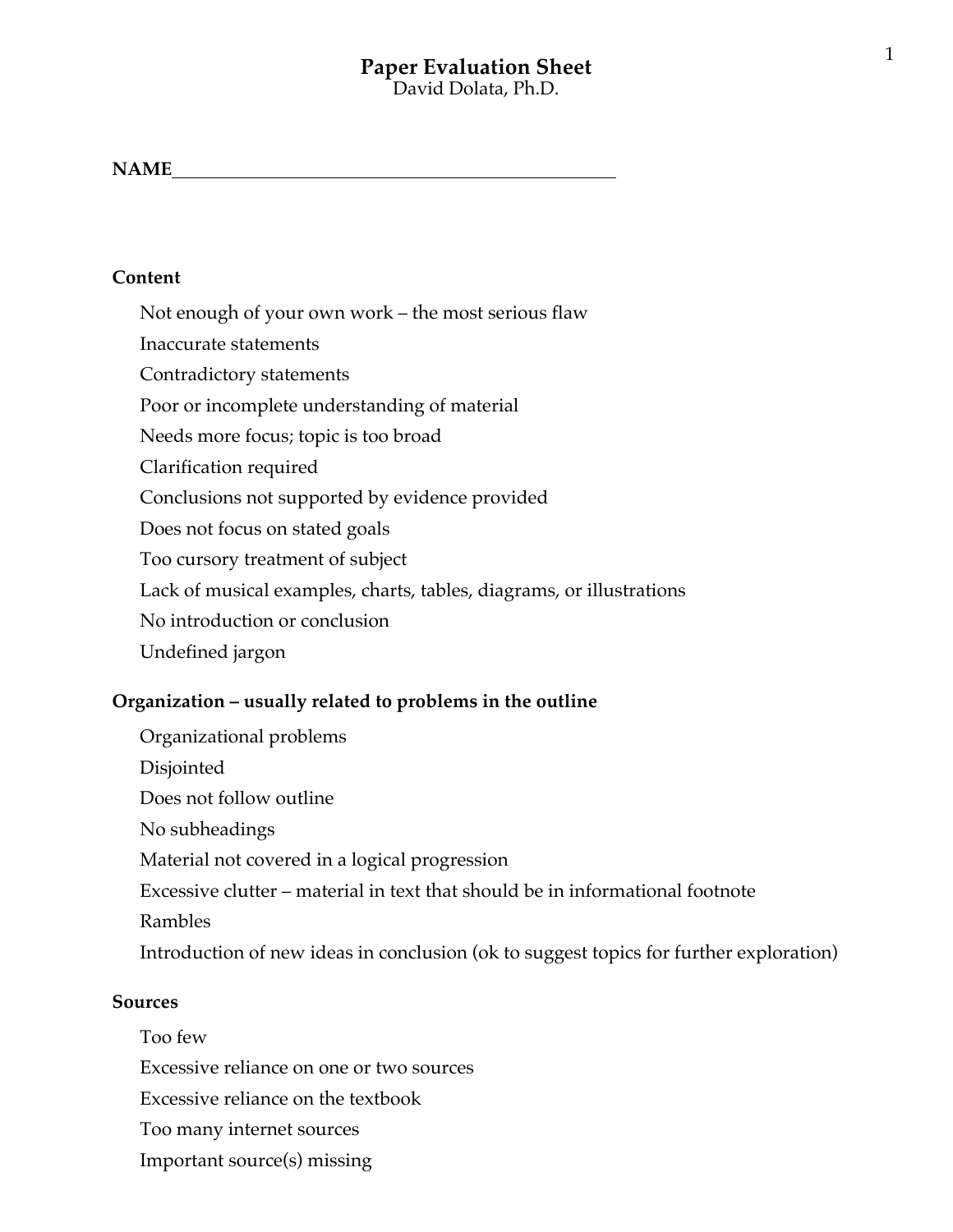David Dolata, Ph.D.

New Grove not consulted

Poor or superficial sources

Outdated sources

Source cited in text without footnote reference

### **Bibliography**

Absence of Bibliography

Too limited

Formatting problems or missing city or publisher reference

Line spacing – single space within entry, double space between entries

2<sup>nd</sup> line of each entry not indented

Book or journal title must be in italics, not plain or underline

Punctuation

Font issues

Formatting of successive citations by the same author

Entries not in alphabetical order

### **Footnotes**

Absence of footnotes

No citation footnotes or missing page citation

Too few

Unacceptable format: non-Humanities/Arts style citations

Use of another author's ideas or words without citation

Formatting problems or missing city or publisher reference

Book or journal title must be in italics, not plain or underline

Spacing

Punctuation

First footnote of a source abbreviated

2<sup>nd</sup> and following citations of same source not abbreviated

Use of Ibid – strongly discouraged

Footnote not on same page as footnote reference

Formatting or placement of footnote reference in text

Font issues

Footnoted source not included in bibliography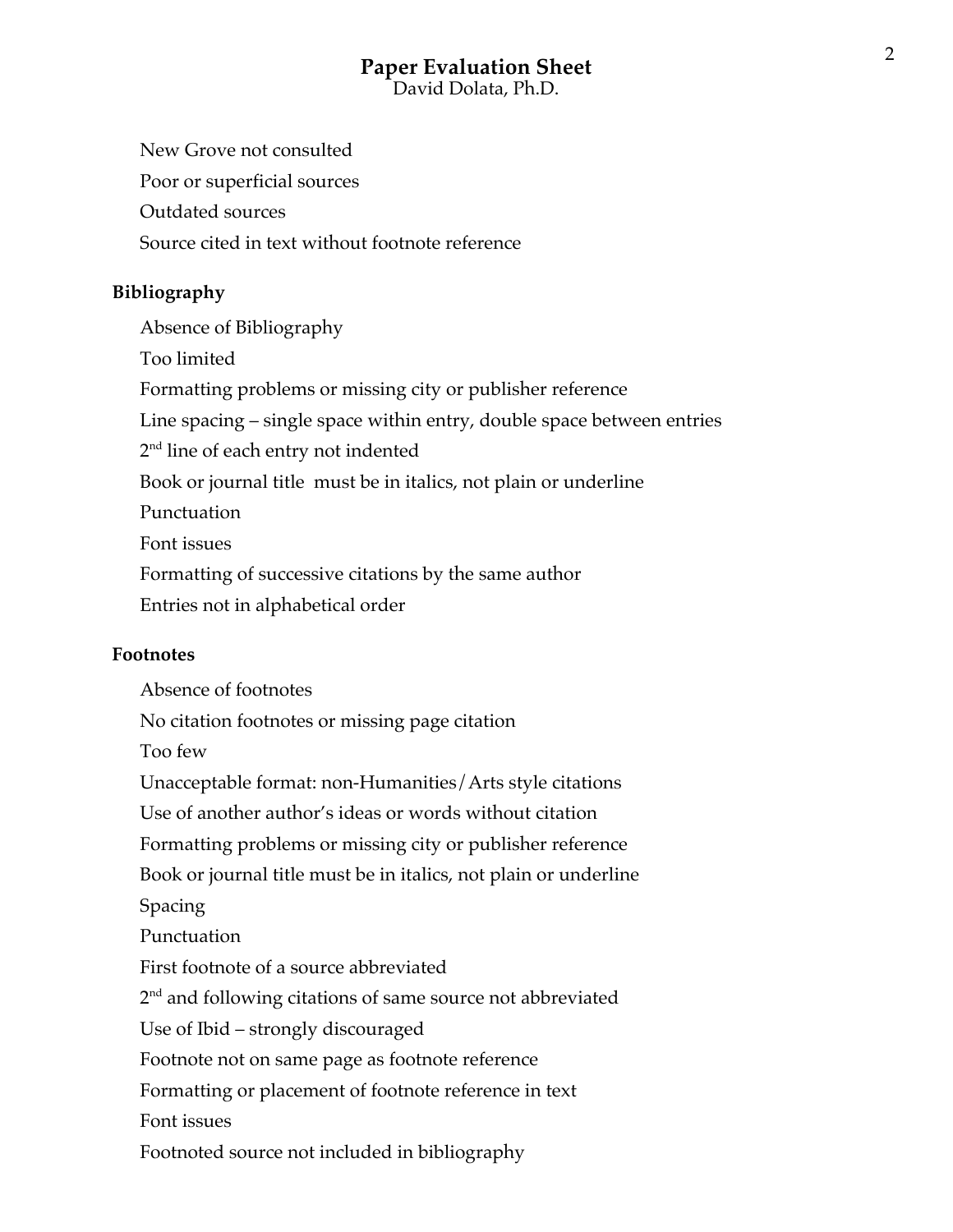David Dolata, Ph.D.

One footnote used for multiple references

Footnotes reference numbers start over on each successive page

#### **Quotes**

Format No introduction to quote Quotes of material that should be paraphrased instead Too many quotes Text quote instead of block quote or block quote instead of text quote Block quote format or indentation Block quote must be single space Punctuation Lack of citation Font issues Another author's words used without quotation marks  $\&$  / or citation

#### **Paper Format**

No page numbers or incorrect formatting of page numbers Subheading spacing and formatting Subheading appears at bottom of page – move to top of next page Incorrect margins and/or indentation Font problems – too big, too small, too light, inconsistent, color Long tables and charts must begin at the top of the page Foreign terms not italicized Formatting of book or composition titles Formatting of musical examples, charts, tables, diagrams, or illustrations Lack of author or composer's full name at first mention in text Lack of composer, historical figure, or poet's dates at first mention in text Musical example, chart, table, diagram, or illustration caption not on same page, caption problems Number or date formatting in text Visual appearance is cluttered or unattractive No paper title No author indicated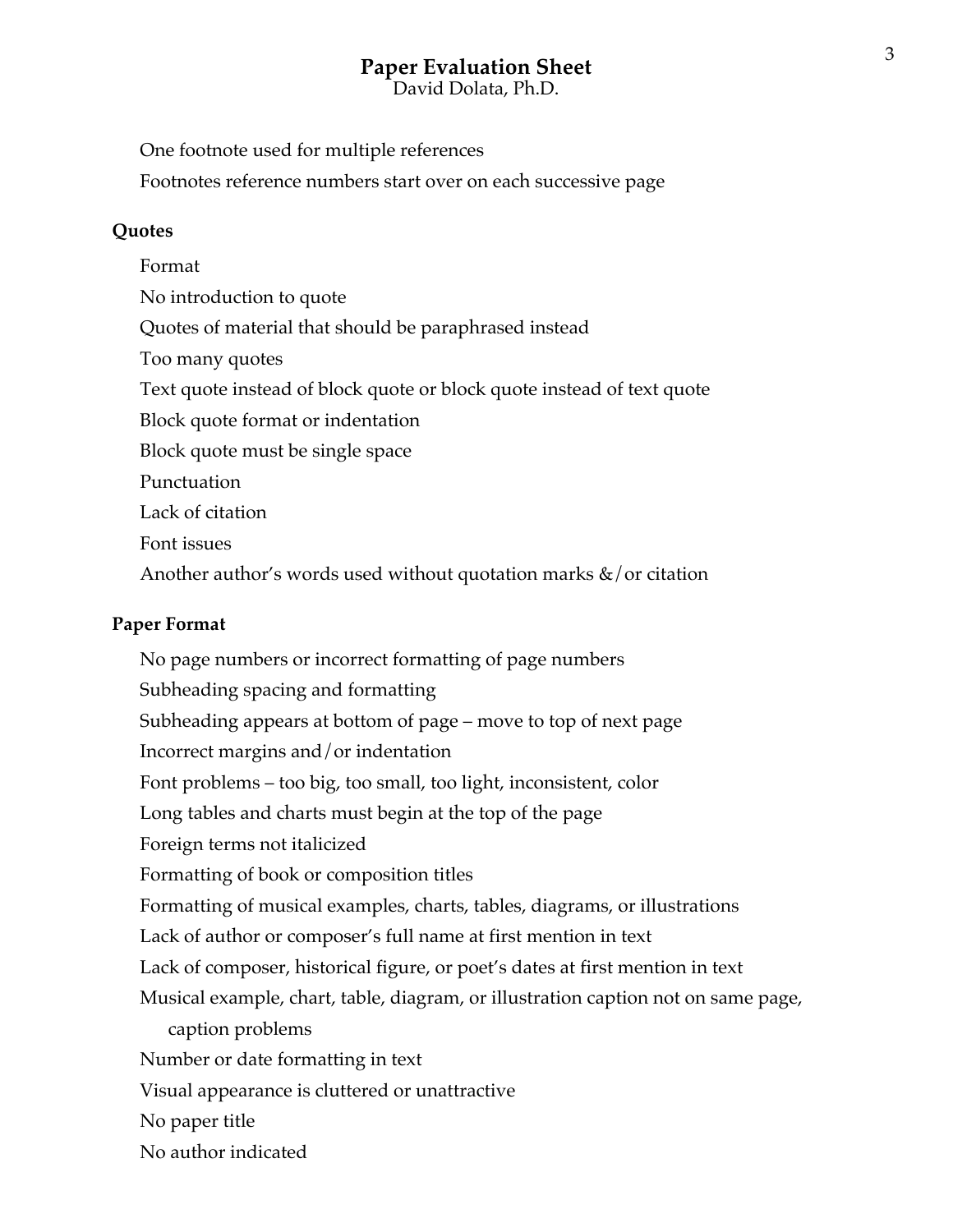David Dolata, Ph.D.

Excessively long or short paragraphs

Spacing between paragraphs, lines, words, or symbols – too little or too much Too few or too many pages

### **Mechanics & Grammar**

Grammatical problems Communication problems – words do not convey meaning Run-on sentences aka comma splices Sentence fragments aka incomplete sentences Misspellings, one word divided into two Made up words Homonym problems Proof reading Typographical errors Problems with possessives, plurals, & contractions "it's" instead of "its" and vice versa (it's  $=$  it is) Punctuation problems (commas, periods, semicolons, colons) Quotation mark format or punctuation Singular/plural agreement Tense agreement, inconsistency, or change Participle agreement Capitalization issues Dangling participle Use of adjective as adverb or noun as adjective, etc. Hyphens in "century" (seventeenth century, but seventeenth-century music [when used as an adjective]) That/which That/who Who/whom "Try and" instead of "try to," "in regards to" instead of "in regard to" or "regarding," "towards" instead of "toward" "Due to" used at the beginning of a sentence Misplacement of "only," "both," or similar such modifiers Incorrect prepositions